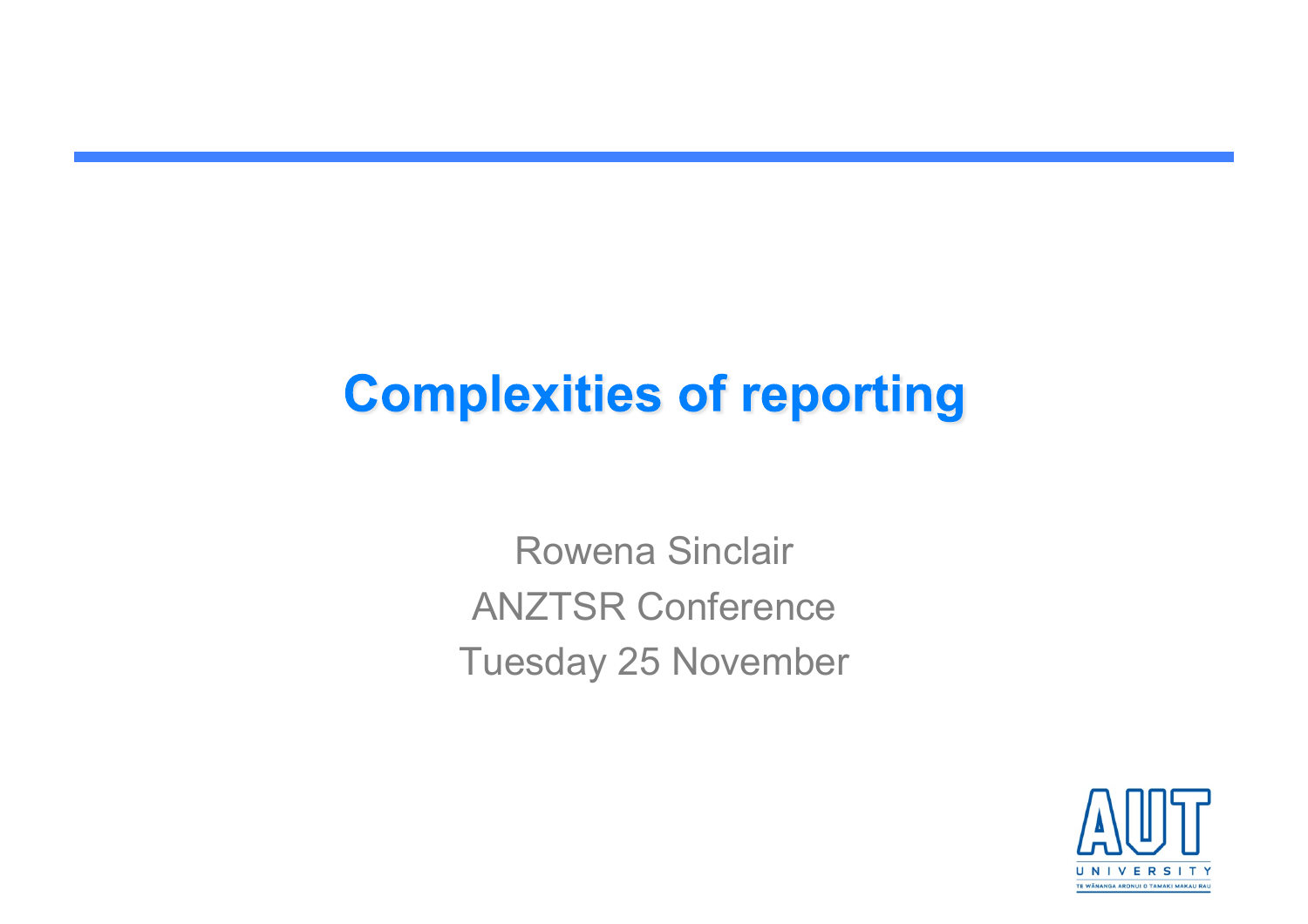### **Overview**

- 1. Prevailing view
- 2. Reality
- 3. Complexities: GAAP vs. Reality
- 4. Final issue
- 5. Where to go for information?
- 6. Where to from here?
- 7. Conclusion

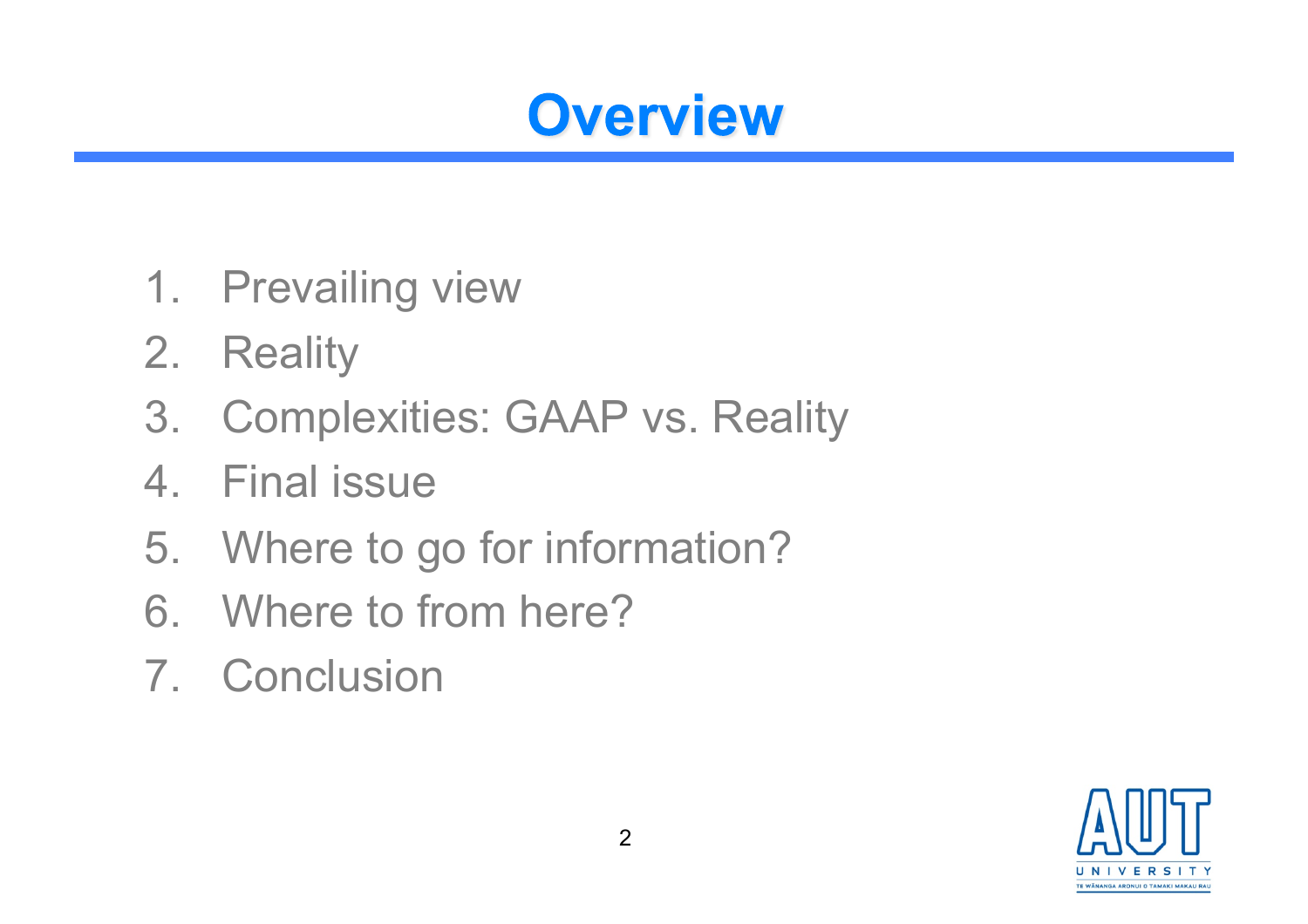### **Prevailing view**

- Financial reports in the voluntary sector are simple, and
- Financially managing a voluntary organisation is not of the same complexity as commercial organisations.

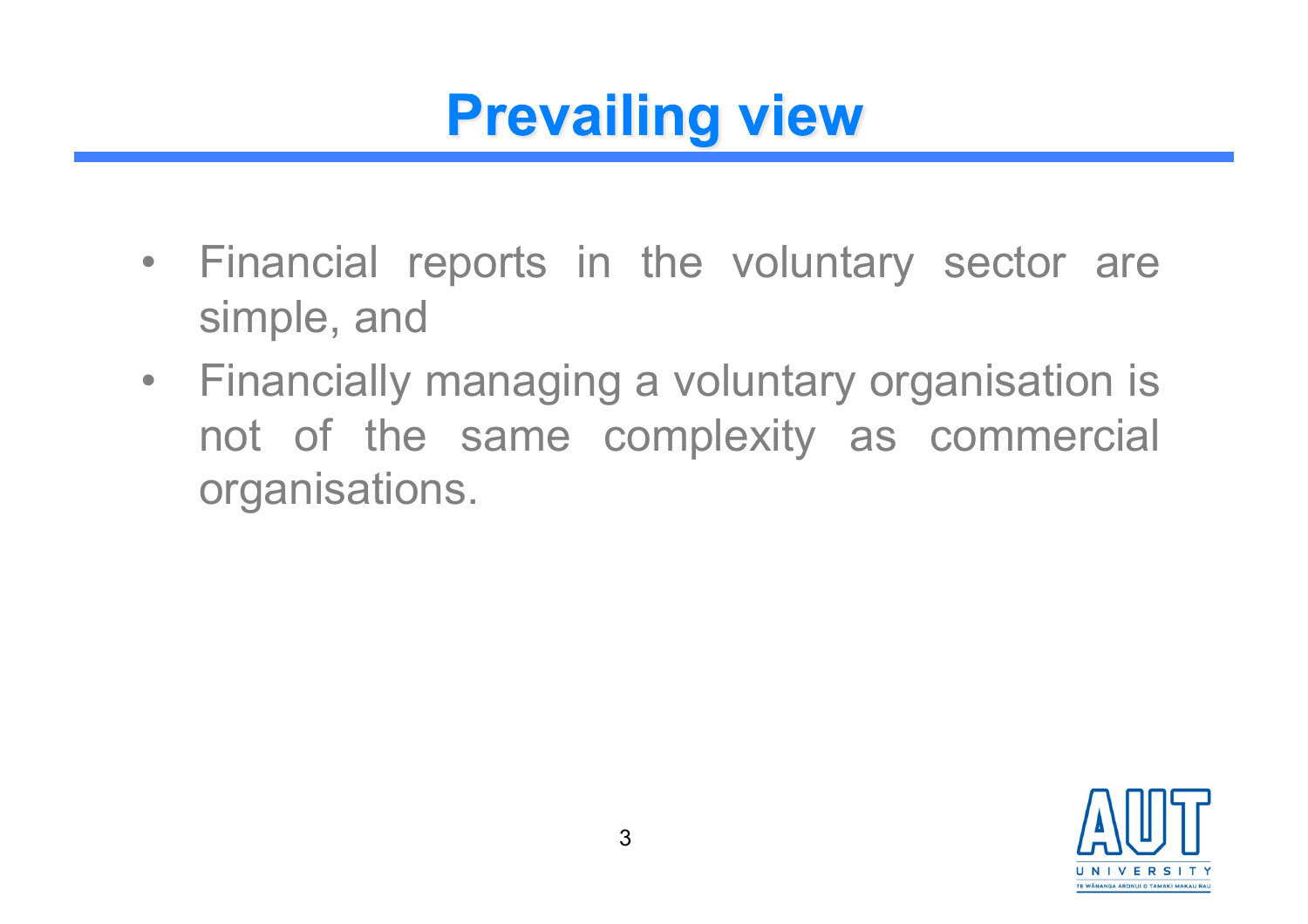## **Reality**

- Diversity of accounting practice as no authoritative resource.
- A lack of standardisation of financial reports.
- Shortage of Treasurers and Auditors.
- Potential donors unable to have a clear 'picture' of different organisations.
- Several complexities impacting on the transparency and understandability of the financial reports.

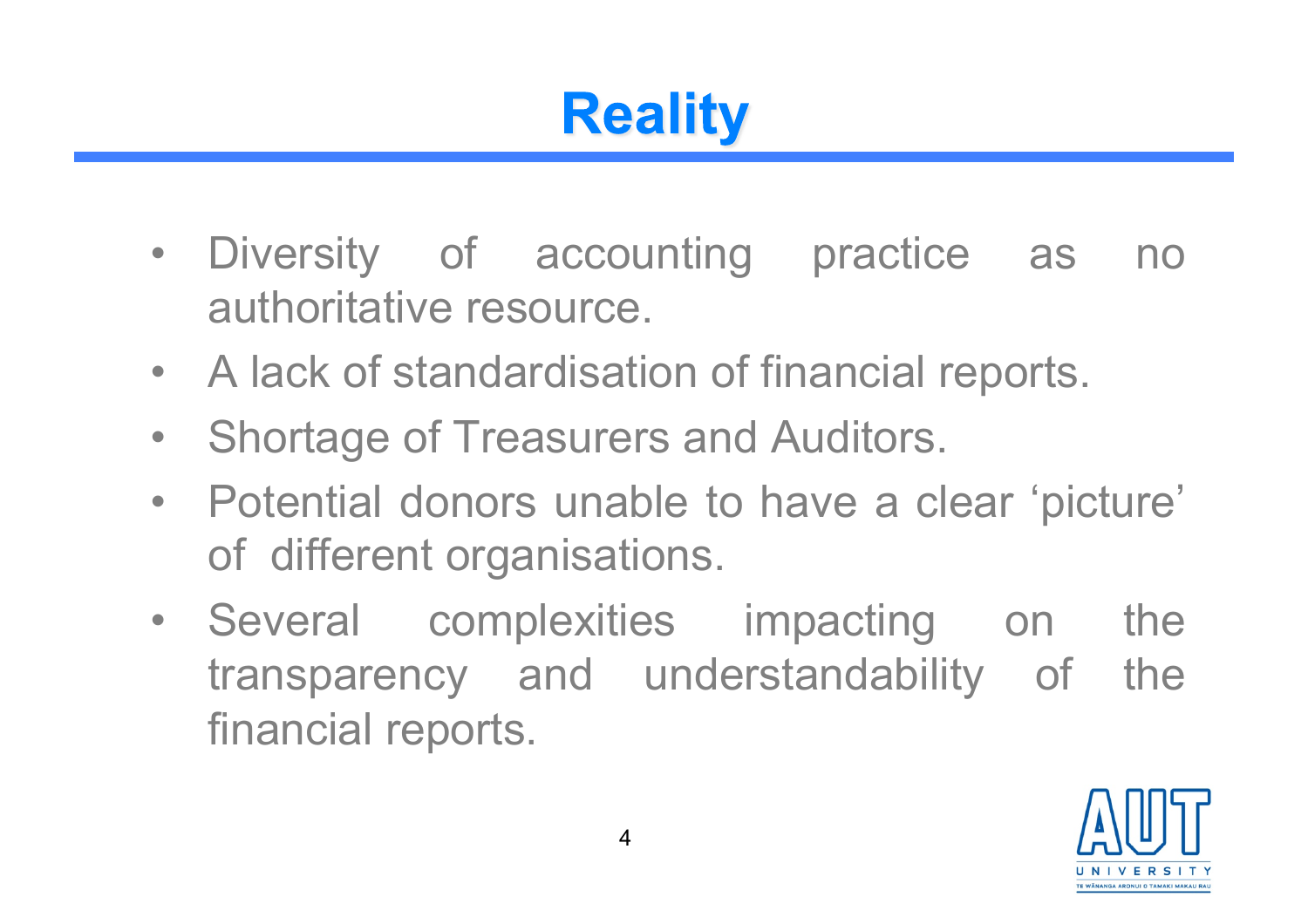## **Complexities: GAAP vs Reality**

- 1. Property, plant and equipment (PPE):
	- Valuation of donated PPE;
	- Depreciation
- 2. Volunteers:
	- Valuation
- 3. Investments:
	- Valuation
	- Gains and losses
- 4. Goods in kind:
	- Valuation

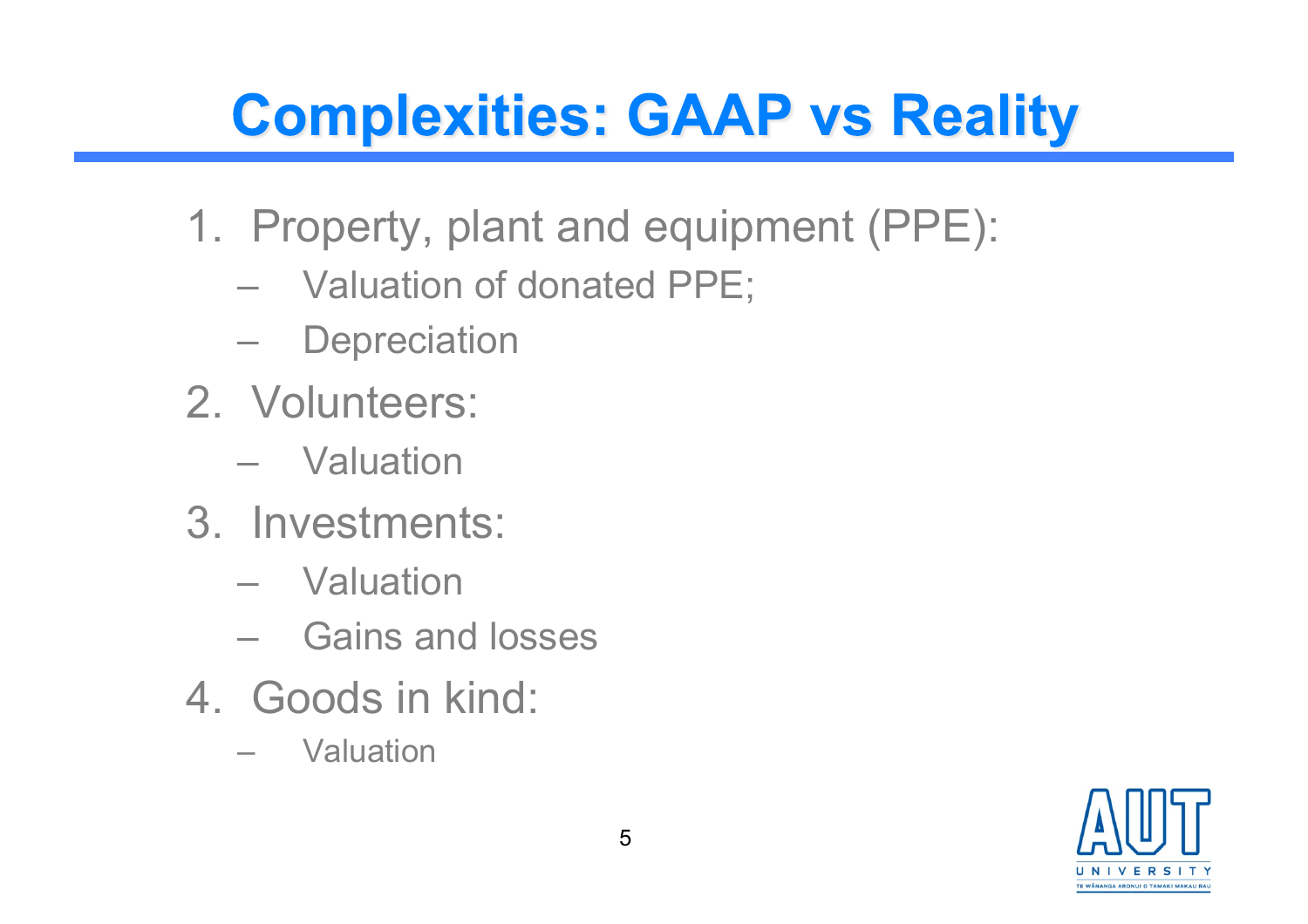# **Complexities: GAAP vs Reality (x2)**

#### 5. Accounting basis: issue of certainty

|               | <b>Income</b>              | $\blacksquare$ Possible Accounting basis $\blacksquare$ |
|---------------|----------------------------|---------------------------------------------------------|
| Small         | $<$ \$100,000              | Receipts and payments                                   |
| <b>Medium</b> | \$100,000 to \$2.5 million | Accrual accounting                                      |
| Large         | $>$ \$2.5 million          | <b>IFRS</b>                                             |

*http://www.med.govt.nz/templates/ContentTopicSummary\_\_\_\_11011.aspx*

### 6. Fund accounting:

- Restricted funds
- Recording and disclosing
- Consolidation

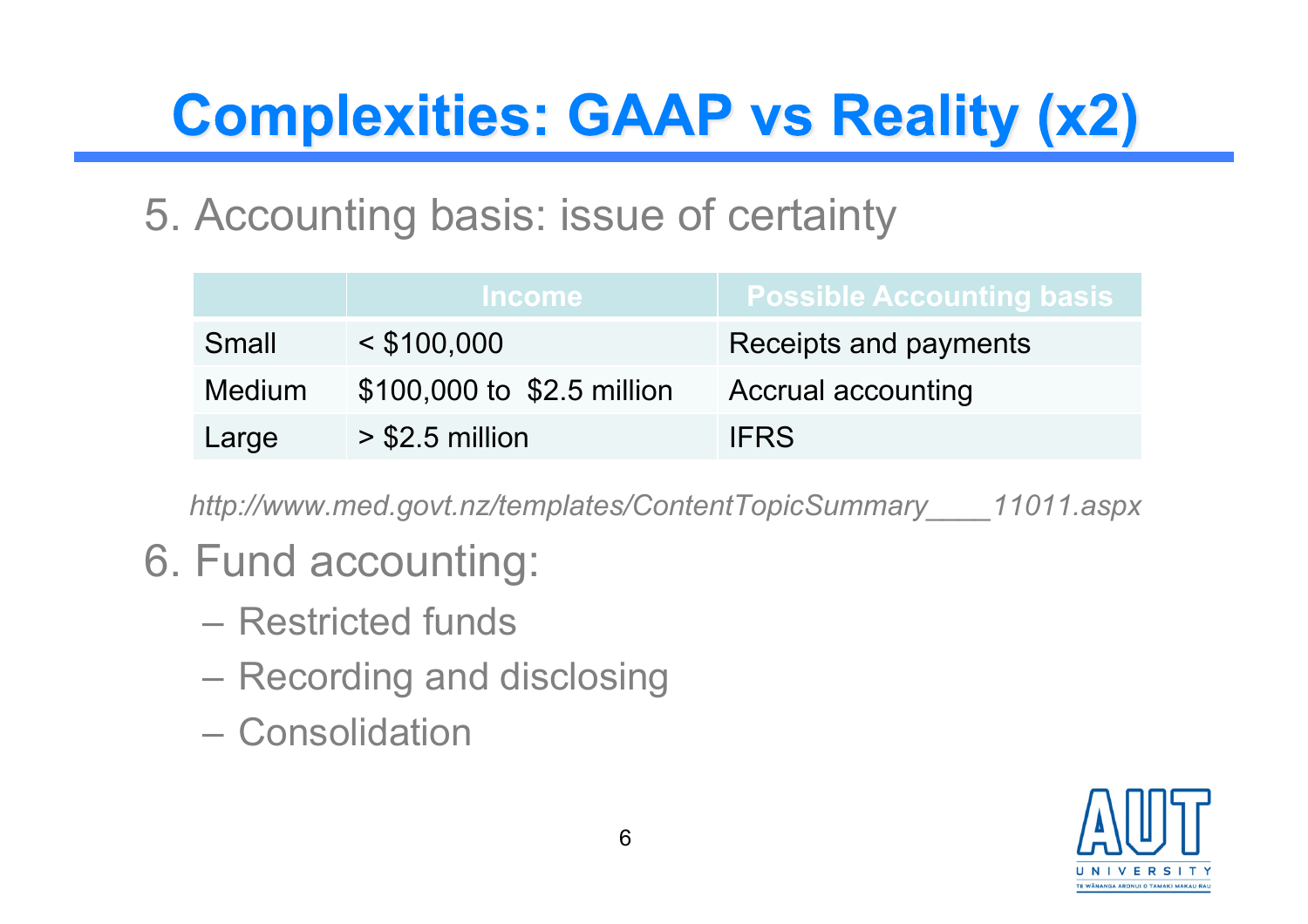## **Final Issue**

How will voluntary organisations communicate to their stakeholders:

- 1. Outputs e.g. \$1 donation = 20c fundraising + 30c admin + 50c beneficiaries; or
- 3. Outcomes e.g. how useful the service/good has been to the beneficiary; or
- 4. Annual report with summaries of each activity unsupported by any financial information.

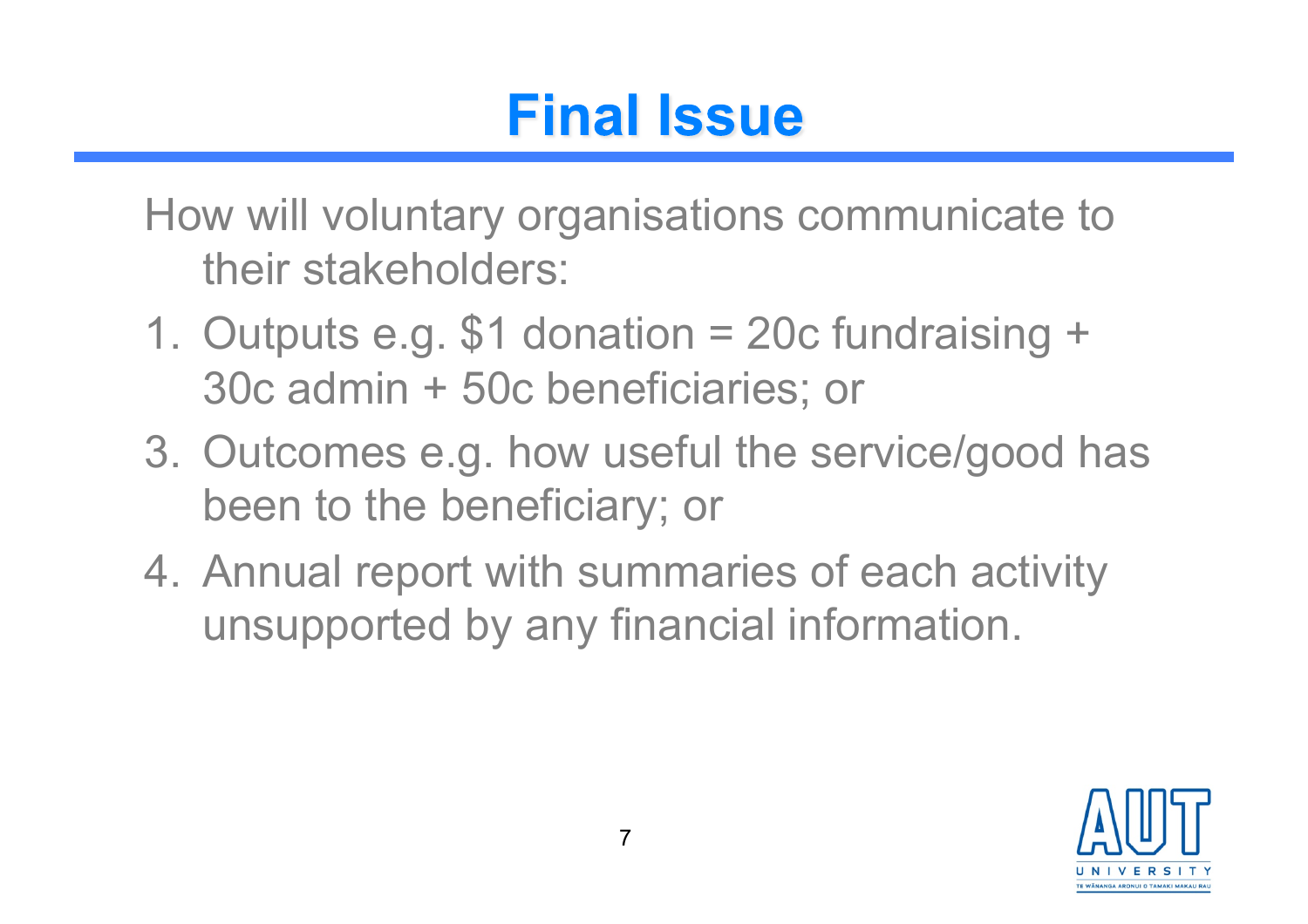# **Where to go for information?**

#### **In United Kingdom**

- Charity Commission's Statement of Recommended Practice (SORP 2005)
- Available:

http://www.charity-commission.gov.uk/investigations/ sorp/sorp05docs.asp

#### **In New Zealand**

- NZ Institute of Chartered Accountant's Not for Profit Financial Reporting Guide (2007)
- Available:

http://www.nzica.com/AM/Template.cfm? Section=Not for Profit Financial Reporting Guide Disclosure Checklist 8

TE WÄNANGA ARONIJI O TAMAKI MAKAILRA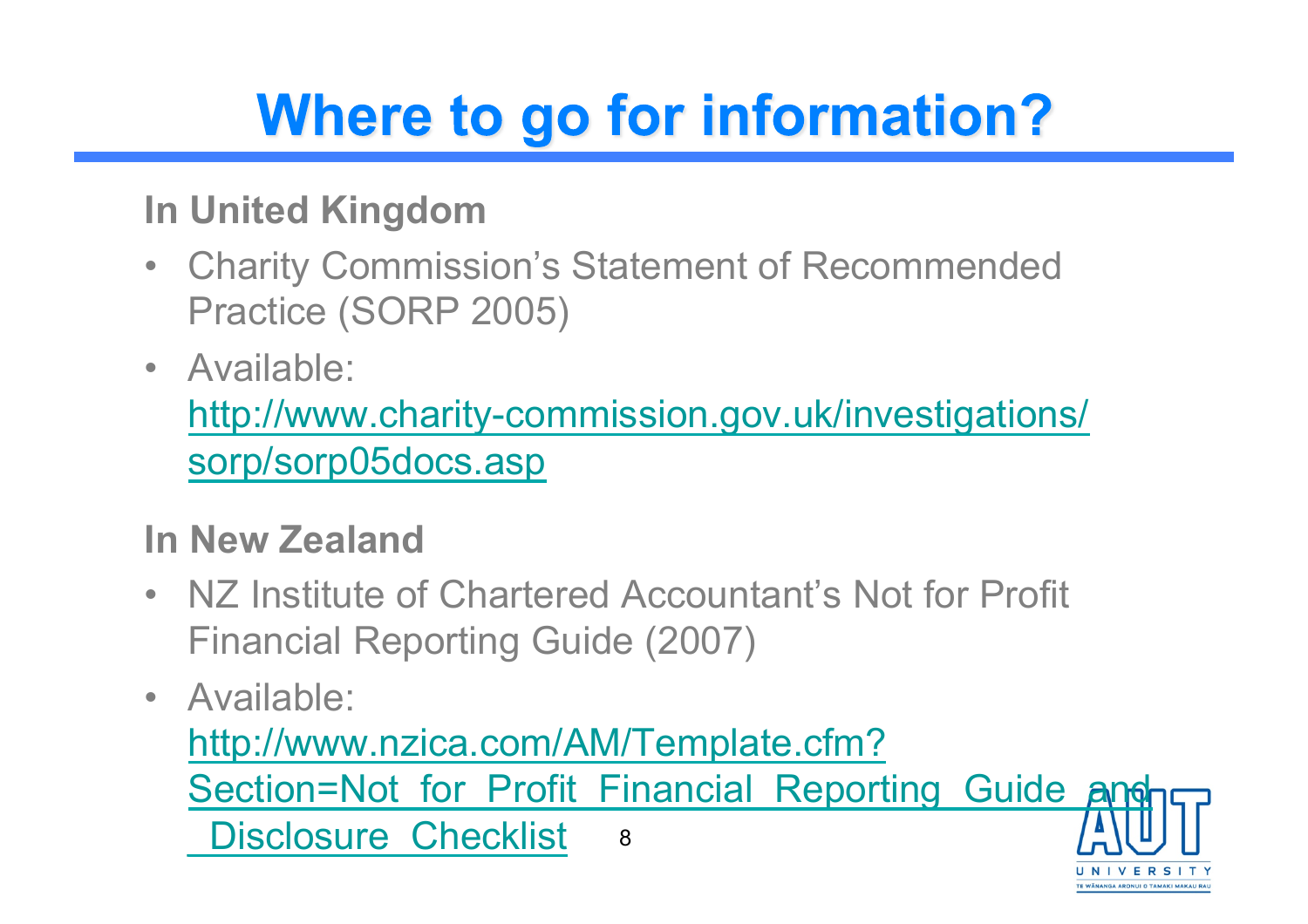- Discussion needed within the sector to determine what is appropriate GAAP.
- In particular, a look at the 'levels' being proposed by the MED and their appropriateness.